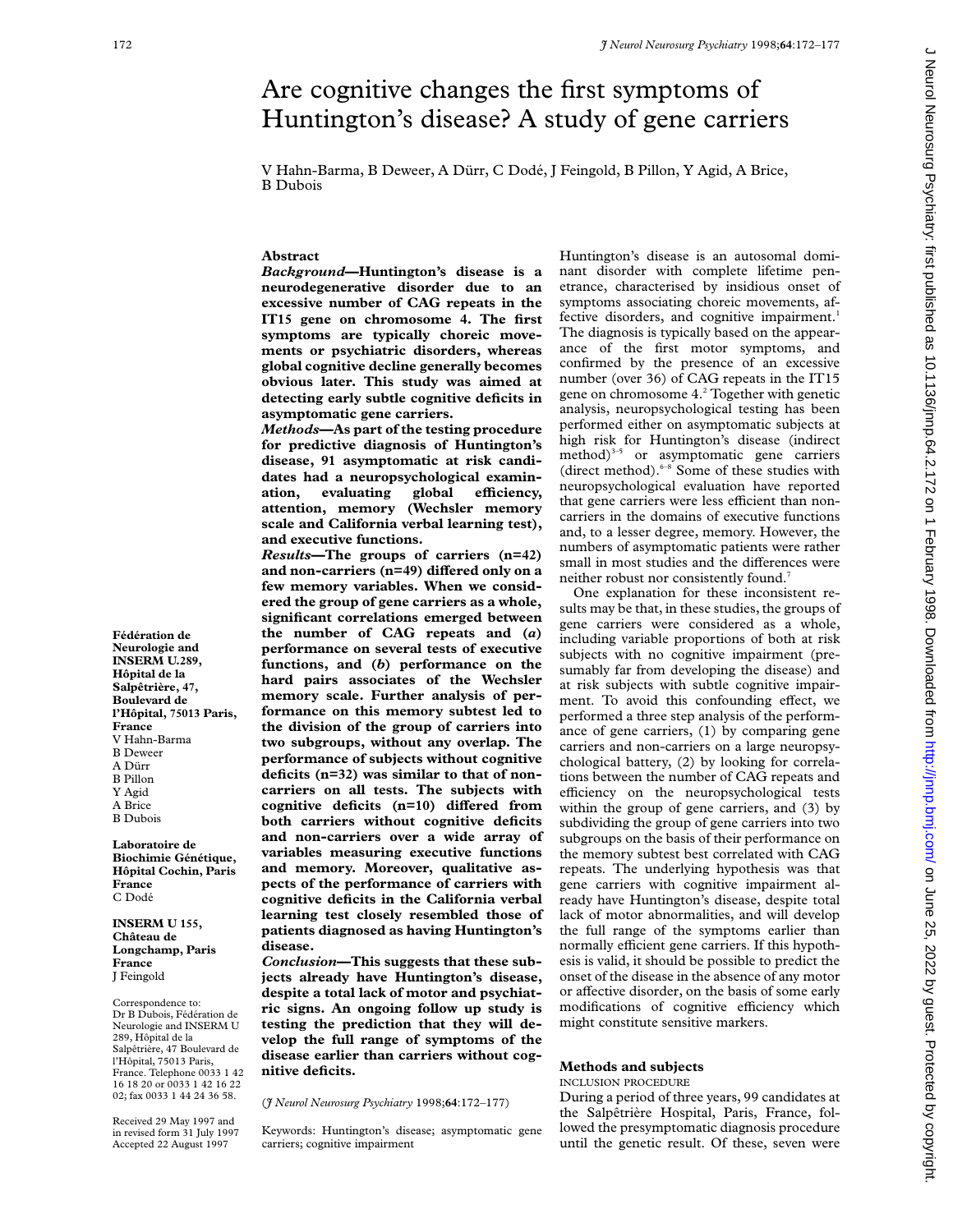excluded from this study on the basis of possibly confounding factors: concomitant neurological disorders (two), depression (two), advanced age >65 (two), education level <six years (one). Another subject was excluded after the genetic analysis because he was in the so-called intermediate zone (31 CAG repeats). Thus, 91 subjects (32 men and 59 women) were included in the study; their mean age was 33.3 (SD 8.1) (range 18–53) years; their mean level of education was 12.9 (SD 3.2) (range  $7-17$ ) years.

The standard procedure for predictive testing of Huntington's disease was run by a multidisciplinary team and included genetic counselling, neurological examination by a neurologist specialised in Huntington's disease, psychological interviews, social evaluation, and neuropsychological testing. This double blind clinical assessment lasted about three months before the molecular analysis was undertaken.

This procedure takes into account the recommendations of the committee of the International Huntington Association (IHA) and the World Federation of Neurology (WFN).<sup>9</sup> All candidates included in the procedure for predictive diagnosis of Huntington's disease were: (1) at risk—that is, with a family history of identified Huntington's disease cases (see below); (2) asymptomatic—that is, free of any motor or psychiatric symptoms characteristic of Huntington's disease; (3) "consenting and informed"—that is, understanding and accepting the test by written consent.

### CLINICAL ASSESSMENT

An exhaustive interview carried out by the geneticist and the neurologist verified the positive family history of Huntington's disease; the clinical diagnosis of Huntington's disease in affected family members established the existence of an a priori risk in the candidate according to the genealogy. All candidates were at a 50% risk, except one who was at 25%, because his at risk mother was still unaffected at 42 years. Molecular confirmation for at least one affected relative was obtained in 90% (82 of 91) of subjects. In the remainder, the clinical diagnosis in the affected relatives was strongly suggestive of Huntington's disease. In addition to a complete neurological evaluation, the presence of abnormal movements was especially looked for. There were no subjects with even minor signs of chorea, brisk reflexes in the lower limbs, oculomotor disturbances, motor impersistence, parkinsonism, or tremor, except for one subject with physiological enhanced postural tremor. Lastly, no subjects presented psychiatric disorders at the time of examination.

#### MOLECULAR ANALYSIS

Blood samples were taken from all subjects to determine the number of CAG repeats as previously reported.<sup>10</sup> Of the 91 subjects, 49 (53.8%) were non-carriers (less than 30 CAG repeats in both alleles) and 42 (46.2%) were gene carriers (more than 36 CAG repeats in one allele of the IT15 gene).

NEUROPSYCHOLOGICAL TESTING

The neuropsychological battery used included various tests known to be sensitive to Huntington's disease,<sup>11-14</sup> evaluating global cognitive efficiency, attentional capacities, executive functions, and memory performance. Cognitive efficiency was assessed with the mini mental state examination (MMSE)<sup>15</sup> and the Mattis dementia rating scale.16 Attentional capacities were assessed by the digit span subtest of the Wechsler adult intelligence scale revised,<sup>17</sup> and the Stroop test.<sup>18</sup> In a previous study,<sup>19</sup> we showed that in patients with choreic movements, this battery correctly discriminates between those with sporadic Huntington's disease and those with non-Huntington's disease chorea.

Tests of executive functions included a score of lexical fluency, corresponding to the sum of the words beginning with "P", "R", and "V" in two minutes divided by three, $20$  the trail making test, $21$  with scores transformed into base 10 logarithms, and the digit symbol and arithmetic subtests of the Wechsler adult intelligence scale revised (WAIS-R).

Memory efficiency was evaluated with the Wechsler memory scale  $(WMS)^{22}$  with delayed recall for logical memory, visual retention, and paired associates, and the California verbal learning test  $(CVLT)$ ,<sup>23</sup> which allows both quantitative and qualitative assessment of memory performance. This last test includes the following steps: (1) learning, in five trials, of a 16 item shopping list (Monday list) belonging to four embedded semantic categories; (2) acquisition in one trial of an interference list of 16 shopping items (Tuesday list) belonging to four embedded semantic categories, of which two are shared with the Monday list; (3) short delay free recall of the Monday list; (4) short delay cued recall of the Monday list, providing the subject with each of the four category names to facilitate recall; (5) 20 minute delayed free recall of the Monday list; (6) delayed cued recall of the Monday list; (7) recognition of the Monday list items from various foils, including interference list words that are semantically related or unrelated to target words; novel words that are prototypical of the semantic categories used in the Monday list; novel words phonetically similar to target words, and novel words that are semantically and phonetically unrelated to target words. Besides the recall and recognition subtest scores, the analysis of performance included evaluation of perseverations (multiple productions of the same item within the same trial), intrusions (production of extra list words), consistency of recall from trial to trial, semantic clustering, and serial clustering during learning of the Monday list,<sup>23</sup> as well as false alarms and discriminability at recognition (a non-parametric index of accuracy of recognition, taking into account both misses and false positives). $24$ 

The mood state of all subjects was assessed with the Montgomery and Asberg depression rating scale<sup>25</sup> and the gravity of anxiety scale of Covi.<sup>26</sup>

 $\subset$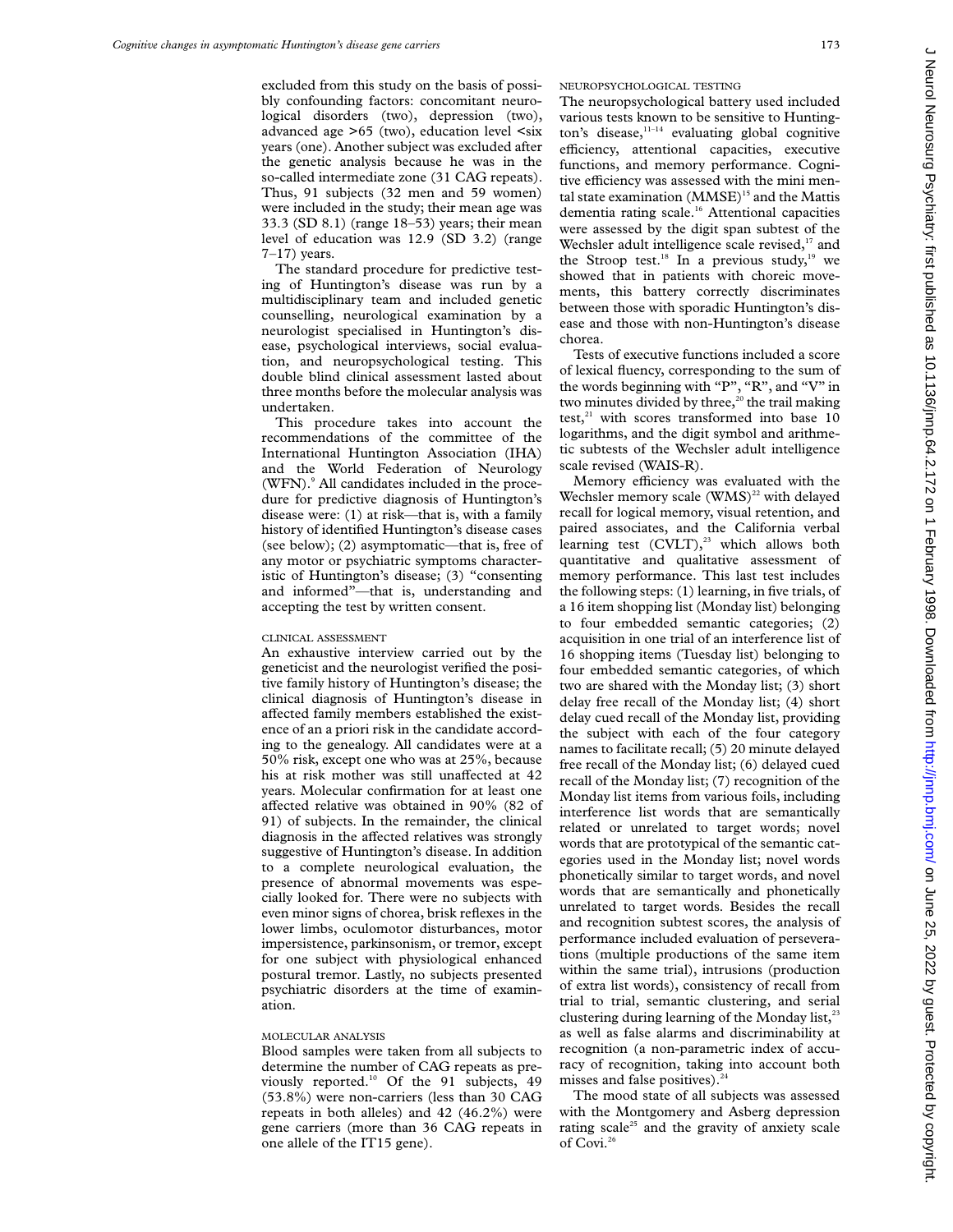Statistical comparisons used parametric (analysis of variance (ANOVA), unpaired Student's *t* test) or non-parametric (Kruskal-Wallis test, Mann-Whitney *U* test) tests, as appropriate. Given the large number of comparisons, the significance level was set at 0.01.

#### **Results**

COMPARISON OF NON -CARRIERS AND GENE CARRIERS

These two groups did not differ in age (33.2) (SD 8.8) for non-carriers and 33. 4 (SD 7.4) for carriers), number of years of education (non-carriers=12.8 (SD 3.2); carriers=13.2 (SD 3.0)); and M/F sex ratio (non-carriers=17/ 32; carriers=15/27). They were also similar on depression (5.3 (SD 3.3) and 5.3 (SD 4.2)) and anxiety (3.3 (SD 1.6) and 3.8 (SD 2.1)) scores.

Global efficiency was similarly preserved in both groups (MMSE mean scores>29.5; Mattis DRS mean scores>141). For attentional capacities, the performance was similar and in the normal range in both groups, although direct and reverse digit spans were lower than expected (direct=6.5; reverse=4.7), given the age and level of education of the subjects. Executive function scores yielded only a tendency for lower performance in gene carriers on the arithmetic subtest of the WAIS-R (9.4 in gene carriers *v* 10.7 in non-carriers; NS).

The difference between groups was significant on delayed recall of the logical memory subtest (13.4 (SD 3.1) and 11.4 (SD 3.4); *t*  $(89)=2.86$ ; p<0.006), as well as on immediate recall of hard paired associates (10.9 (SD 0.8) and 9.8 (SD 2.4); t (89)=2.79; p<0.007) of the WMS. The groups were similar on the visual retention subtest. At the CVLT, significant differences emerged for recognition (15.8 (SD 0.4) and 15.3 (SD 1.0) hits; z=2.98; p<0.003) and recognition discriminability (99.1 (SD 1.9) and 97.0 (SD 3.9); z=2.86; p<0.005).

For some variables, variance was greater in the group of gene carriers than in the group of non-carriers. This is suggestive of heterogeneity of the group of gene carriers, which would comprise both at risk subjects without significant impairment and subjects with cognitive abnormalities. Is such heterogeneity related to the variability of the CAG repeats at an individual level?

#### NUMBER OF CAG REPEATS AND

NEUROPSYCHOLOGICAL PERFORMANCE IN GENE CARRIERS

Among the group of gene carriers, the number of CAG repeats in the IT15 gene on the chromosome 4 varied from 37 to 49. We used linear regression to determine whether the number of repeats was correlated with scores on neuropsychological testing. The correlations proved to be significant for several tests aimed at assessing executive functions: Digit symbol subtest of the WAIS-R ( *r*=0.58; *F* (1,40)= 20.01; p<0.0001); Stroop test, colours (*r*= 0.42; *F* (1,40)=8.42; p=0.006); Stroop test, interference ( *r*=0.40; F (1,40)=7.56;

p=0.009). For memory tests, the correlation was also highly significant for the paired associates subtest of the WMS ( *r*=0.47; *F*  $(1,40)=11.31$ ; p=0.002); within this subtest, the performance on the hard pairs was correlated with the number of CAG repeats (*r*=0.48; *F* (1,40)=11.78; p=0.0014), whereas the performance on the easy pairs was not  $(p=0.35)$ .

The correlations were close to the significance level (in each case p<0.04) only for the Mattis DRS score, the trail making test (B-A), the Wechsler memory quotient, the number of "list A words" learned, and the consistency of recall at the CVLT.

COMPARISON OF NON -CARRIERS, "PAIRED ASSOCIATES IMPAIRED " GENE CARRIERS , AND "PAIRED ASSOCIATES UNIMPAIRED " GENE CARRIERS

The fact that the performance on the hard paired associates of the WMS was strongly correlated with the number of CAG repeats led us to further examine individual performance of gene carriers on this subtest. Ten out of the 42 subjects scored 8 or lower, whereas none of the 49 subjects in the group of non-carriers scored under 9. It was therefore possible operationally to define two different subgroups among gene carriers: a "paired associates impaired" group (n=10) and a "paired associates unimpaired" group (n=32).

The three groups did not differ in terms of sex ratio M/F (non-carriers 17/32; carriers, paired associates unimpaired group 10/22; carriers, paired associates impaired group 5/5); age (33.2 (SD 8.8) for non-carriers, 33.7 (SD 7.3) for carriers, paired associates unimpaired group, 32.6 (SD 7.9) for carriers, paired associates impaired group); years of education (non-carriers=12.8 (SD 3.2); carriers, paired associates unimpaired group=13.7 (SD 2.5); carriers, paired associates impaired  $group=13.5$  (SD 3.9)), depression (noncarriers=5.3 (SD 3.3); carriers, paired associates unimpaired group=5.9 (SD 4.4), carriers, paired associates impaired group=3.7 (SD 3.2)), and anxiety (non-carriers=3.3 (SD 1.5); carriers, paired associates unimpaired group=3.7 (SD 2.1); carriers, paired associates impaired group=4.1 (SD 2.1)) scores. They differed only in terms of number of CAG repeats on the expanded allele (noncarriers<30; carriers, paired associates unimpaired group=42.3 (SD 2.9), carriers, paired associates impaired group=45.2 (SD 2.4); p<0.01).

Paired associates unimpaired carriers had a neuropsychological profile closely similar to that of non-carriers. By contrast, statistical comparisons between the two subgroups of gene carriers yielded a number of significant differences, which concerned global efficiency (Mattis DRS), executive functions (arithmetic and digit symbol subtests of the WAIS-R and verbal fluency), and memory (WMS and CVLT) (table). Paired associates impaired subjects performed significantly less well on verbal memory subtests of the WMS, and for initial learning of list A, free recall, cued recall,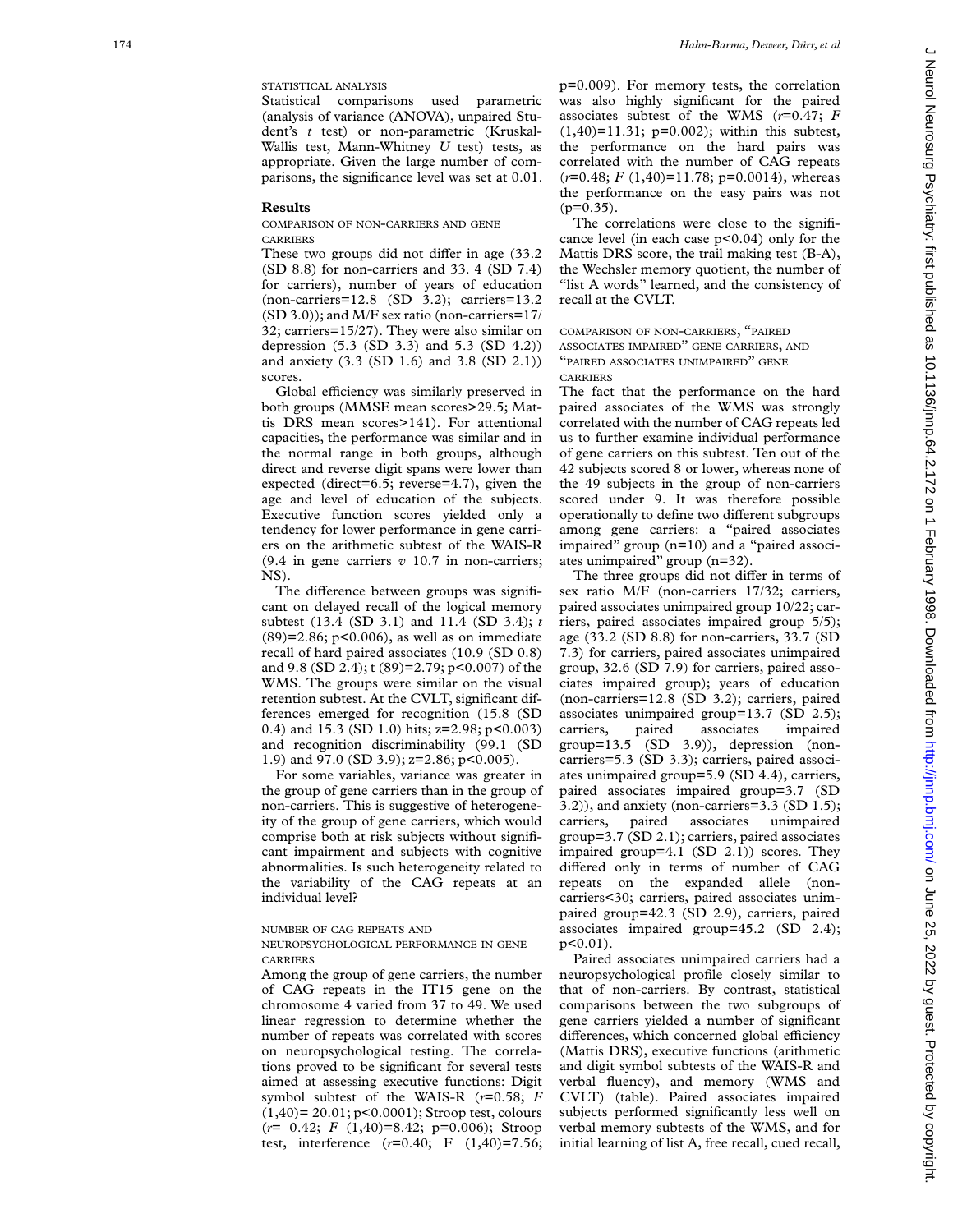*Table 1 Comparison of the three groups: non-carriers (NC), paired associates unimpaired (PAU), and impaired (PAI) carriers (mean (SD))*

| Carriers PAU<br>Carriers PAI<br>Carriers PAU<br>Non-carriers<br>Carriers PAU<br>Non-carriers<br>32<br>49<br>10<br>Number<br><b>NS</b><br>29.3(0.9)<br>$_{NS}$<br>$_{NS}$<br>MMS<br>29.6(0.6)<br>29.7(0.6)<br>$NS^{\star}$<br>$0.009*$<br>MATTIS DRS<br>142.5(2.6)<br>143.0(1.5)<br>138.6 (4.9)<br>$0.004*$<br>$_{NS}$<br>Serial sevens<br>NS<br>NS<br>4.7(0.8)<br>4.7(0.5)<br>4.4(1.3)<br><b>NS</b><br><b>NS</b><br><b>NS</b><br>Digit span direct<br>6.5(1.1)<br>6.7(1.2)<br>6.3(1.1)<br><b>NS</b><br><b>NS</b><br>Digit span reverse<br>NS<br>4.7(1.0)<br>4.7(1.0)<br>4.7(1.2)<br><b>NS</b><br><b>NS</b><br>$_{NS}$<br>Stroop test words<br>99.6 (4.9)<br>99.5(3.0)<br>95.6 (10.0)<br><b>NS</b><br><b>NS</b><br>Stroop test colours<br><b>NS</b><br>80.6 (10.8)<br>80.5(11.1)<br>75.8 (13.2)<br><b>NS</b><br>Stroop test interference<br>NS<br>NS<br>49.7 (10.3)<br>50.5(9.8)<br>45.1(9.3)<br><b>NS</b><br><b>NS</b><br>Trail making A<br>29.5 (10.9)<br>34.5(7.4)<br><b>NS</b><br>32.7(9.4)<br><b>NS</b><br><b>NS</b><br><b>NS</b><br>Trail making B<br>68.9(26.6)<br>65.8(29.2)<br>102.9(55.2)<br>NS<br>NS<br>NS<br>Trail making test B-A<br>36.2(23.0)<br>37.4 (23.8)<br>69.4 (52.8)<br><b>NS</b><br>0.0002<br>Arithmetic<br>0.0006<br>10.7(3.4)<br>10.4(3.2)<br>6.1(3.2)<br><b>NS</b><br>Digit symbol<br>11.2(2.6)<br>11.2(2.7)<br>8.8(1.5)<br>0.007<br>0.01<br><b>NS</b><br>Verbal fluency<br><b>NS</b><br>21.5(1.8)<br>22.8(5.8)<br>16.2(4.2)<br>0.001<br><b>NS</b><br>WMS - memory quotient<br>113.2(7.4)<br>0.0001<br>0.0002<br>112.6(6.9)<br>98.7 (7.6)<br>$_{NS}$<br>WMS - logical memory<br>13.5(3.1)<br>8.7(2.7)<br>0.0001<br>0.0002<br>13.1(3.0)<br><b>NS</b><br>0.0001<br>0.0001<br>WMS - paired associates<br>19.5(2.0)<br>19.8(1.3)<br>14.6(1.9)<br>$_{NS}$<br>WMS - hard paired associates<br>0.0001<br>0.0001<br>10.9(0.8)<br>11.0(1.1)<br>6.2(1.7)<br>$_{NS}$<br>WMS - visual retention<br>13.6(2.0)<br>13.3(2.4)<br>12.2(2.4)<br>NS<br>NS<br>$NS^{\star}$<br>$0.0004*$<br>WMS - delayed logical memory<br>13.4(3.1)<br>12.5(2.8)<br>8.0(2.9)<br>$0.0001*$<br><b>NS</b><br>6.9(0.3)<br>6.6(0.5)<br>NS<br>0.007<br>WMS - delayed paired<br>6.9(0.2)<br>associates<br><b>NS</b><br>WMS - delayed visual retention<br>13.2(2.5)<br>12.8(3.3)<br>NS<br>10.6(3.7)<br>0.008<br>CVLT - monday list - trial 1<br><b>NS</b><br>9.1(2.3)<br>8.9(5.1)<br>6.9(1.2)<br>0.004<br>0.009<br><b>NS</b><br>CVLT - monday list - trial 5<br>14.9(1.2)<br>14.7(1.5)<br>13.2(0.9)<br>0.0002<br>0.006<br><b>NS</b><br>CVLT - total 5 trials<br>63.8(7.0)<br>53.7(6.1)<br>0.0001<br>0.0003<br>63.9(7.5)<br><b>NS</b><br><b>NS</b><br>$_{NS}$<br>CVLT - tuesday list<br>9.0(2.1)<br>9.8(2.4)<br>7.7(1.4)<br>$_{NS}$<br>CVLT - short delay free recall<br>0.0001<br>0.009<br>13.8(1.5)<br>13.7(2.2)<br>11.6(1.9)<br>$_{NS}$<br>CVLT - short delay cued recall<br>0.0001<br>0.0001<br>14.5(1.3)<br>14.6(1.5)<br>11.4(2.1)<br>$_{NS}$<br>CVLT - long delay free recall<br>0.0001<br>0.0001<br>14.4(1.4)<br>14.3(1.8)<br>11.2(1.9)<br>$_{NS}$<br>CVLT - long delay cued recall<br>14.8(1.1)<br>11.9(2.2)<br>0.0001<br>0.0001<br>14.8(1.3)<br>$NS^{\star}$<br>CVLT - correct recognitions<br>15.8(0.4)<br>$0.0001*$<br>$0.001*$<br>15.6(0.7)<br>14.3(1.3)<br>$NS^{\star}$<br>CVLT - total intrusions<br>$NS^{\star}$<br>$NS^{\star}$<br>2.8(1.5)<br>3.1(1.6)<br>4.6(2.1)<br>$NS^{\star}$<br>$NS^{\star}$<br>CVLT - total perseverations<br>4.2(1.9)<br>4.7(2.1)<br>6.2(2.2)<br>$0.009*$<br>$NS^{\star}$<br>CVLT - total false alarms<br>$NS^{\star}$<br>$NS^{\star}$<br>1.3(0.7)<br>1.6(1.0)<br>1.9(1.3)<br>$NS^{\star}$<br>CVLT - discriminability<br>$0.01*$<br>99.1 (1.8)<br>97.9(2.8)<br>94.1 (5.3)<br>$0.0003*$<br>$NS^{\star}$<br>CVLT - consistency<br>90.2(7.6)<br>$0.002*$<br>$0.0008*$<br>91.6(6.4)<br>82.1 (7.0)<br>CVLT - semantic clustering<br>$_{NS}$<br>0.001<br>2.7(1.1)<br>2.8(1.0)<br>0.001<br>1.6(0.8)<br><b>NS</b><br><b>NS</b><br>CVLT - serial clustering<br>NS<br>1.6(1.7)<br>1.7(1.8)<br>2.7(1.7) |  |  | Significance NC v |  | Significance carriers PAI v |  |
|--------------------------------------------------------------------------------------------------------------------------------------------------------------------------------------------------------------------------------------------------------------------------------------------------------------------------------------------------------------------------------------------------------------------------------------------------------------------------------------------------------------------------------------------------------------------------------------------------------------------------------------------------------------------------------------------------------------------------------------------------------------------------------------------------------------------------------------------------------------------------------------------------------------------------------------------------------------------------------------------------------------------------------------------------------------------------------------------------------------------------------------------------------------------------------------------------------------------------------------------------------------------------------------------------------------------------------------------------------------------------------------------------------------------------------------------------------------------------------------------------------------------------------------------------------------------------------------------------------------------------------------------------------------------------------------------------------------------------------------------------------------------------------------------------------------------------------------------------------------------------------------------------------------------------------------------------------------------------------------------------------------------------------------------------------------------------------------------------------------------------------------------------------------------------------------------------------------------------------------------------------------------------------------------------------------------------------------------------------------------------------------------------------------------------------------------------------------------------------------------------------------------------------------------------------------------------------------------------------------------------------------------------------------------------------------------------------------------------------------------------------------------------------------------------------------------------------------------------------------------------------------------------------------------------------------------------------------------------------------------------------------------------------------------------------------------------------------------------------------------------------------------------------------------------------------------------------------------------------------------------------------------------------------------------------------------------------------------------------------------------------------------------------------------------------------------------------------------------------------------------------------------------------------------------------------------------------------------------------------------------------------------------------------------------------------------------------------------------------------------------------------------------------------------------------------------------------------------------------------------------------------------------------------------------------------------------------------------------------------------------------------------|--|--|-------------------|--|-----------------------------|--|
|                                                                                                                                                                                                                                                                                                                                                                                                                                                                                                                                                                                                                                                                                                                                                                                                                                                                                                                                                                                                                                                                                                                                                                                                                                                                                                                                                                                                                                                                                                                                                                                                                                                                                                                                                                                                                                                                                                                                                                                                                                                                                                                                                                                                                                                                                                                                                                                                                                                                                                                                                                                                                                                                                                                                                                                                                                                                                                                                                                                                                                                                                                                                                                                                                                                                                                                                                                                                                                                                                                                                                                                                                                                                                                                                                                                                                                                                                                                                                                                                                    |  |  |                   |  |                             |  |
|                                                                                                                                                                                                                                                                                                                                                                                                                                                                                                                                                                                                                                                                                                                                                                                                                                                                                                                                                                                                                                                                                                                                                                                                                                                                                                                                                                                                                                                                                                                                                                                                                                                                                                                                                                                                                                                                                                                                                                                                                                                                                                                                                                                                                                                                                                                                                                                                                                                                                                                                                                                                                                                                                                                                                                                                                                                                                                                                                                                                                                                                                                                                                                                                                                                                                                                                                                                                                                                                                                                                                                                                                                                                                                                                                                                                                                                                                                                                                                                                                    |  |  |                   |  |                             |  |
|                                                                                                                                                                                                                                                                                                                                                                                                                                                                                                                                                                                                                                                                                                                                                                                                                                                                                                                                                                                                                                                                                                                                                                                                                                                                                                                                                                                                                                                                                                                                                                                                                                                                                                                                                                                                                                                                                                                                                                                                                                                                                                                                                                                                                                                                                                                                                                                                                                                                                                                                                                                                                                                                                                                                                                                                                                                                                                                                                                                                                                                                                                                                                                                                                                                                                                                                                                                                                                                                                                                                                                                                                                                                                                                                                                                                                                                                                                                                                                                                                    |  |  |                   |  |                             |  |
|                                                                                                                                                                                                                                                                                                                                                                                                                                                                                                                                                                                                                                                                                                                                                                                                                                                                                                                                                                                                                                                                                                                                                                                                                                                                                                                                                                                                                                                                                                                                                                                                                                                                                                                                                                                                                                                                                                                                                                                                                                                                                                                                                                                                                                                                                                                                                                                                                                                                                                                                                                                                                                                                                                                                                                                                                                                                                                                                                                                                                                                                                                                                                                                                                                                                                                                                                                                                                                                                                                                                                                                                                                                                                                                                                                                                                                                                                                                                                                                                                    |  |  |                   |  |                             |  |
|                                                                                                                                                                                                                                                                                                                                                                                                                                                                                                                                                                                                                                                                                                                                                                                                                                                                                                                                                                                                                                                                                                                                                                                                                                                                                                                                                                                                                                                                                                                                                                                                                                                                                                                                                                                                                                                                                                                                                                                                                                                                                                                                                                                                                                                                                                                                                                                                                                                                                                                                                                                                                                                                                                                                                                                                                                                                                                                                                                                                                                                                                                                                                                                                                                                                                                                                                                                                                                                                                                                                                                                                                                                                                                                                                                                                                                                                                                                                                                                                                    |  |  |                   |  |                             |  |
|                                                                                                                                                                                                                                                                                                                                                                                                                                                                                                                                                                                                                                                                                                                                                                                                                                                                                                                                                                                                                                                                                                                                                                                                                                                                                                                                                                                                                                                                                                                                                                                                                                                                                                                                                                                                                                                                                                                                                                                                                                                                                                                                                                                                                                                                                                                                                                                                                                                                                                                                                                                                                                                                                                                                                                                                                                                                                                                                                                                                                                                                                                                                                                                                                                                                                                                                                                                                                                                                                                                                                                                                                                                                                                                                                                                                                                                                                                                                                                                                                    |  |  |                   |  |                             |  |
|                                                                                                                                                                                                                                                                                                                                                                                                                                                                                                                                                                                                                                                                                                                                                                                                                                                                                                                                                                                                                                                                                                                                                                                                                                                                                                                                                                                                                                                                                                                                                                                                                                                                                                                                                                                                                                                                                                                                                                                                                                                                                                                                                                                                                                                                                                                                                                                                                                                                                                                                                                                                                                                                                                                                                                                                                                                                                                                                                                                                                                                                                                                                                                                                                                                                                                                                                                                                                                                                                                                                                                                                                                                                                                                                                                                                                                                                                                                                                                                                                    |  |  |                   |  |                             |  |
|                                                                                                                                                                                                                                                                                                                                                                                                                                                                                                                                                                                                                                                                                                                                                                                                                                                                                                                                                                                                                                                                                                                                                                                                                                                                                                                                                                                                                                                                                                                                                                                                                                                                                                                                                                                                                                                                                                                                                                                                                                                                                                                                                                                                                                                                                                                                                                                                                                                                                                                                                                                                                                                                                                                                                                                                                                                                                                                                                                                                                                                                                                                                                                                                                                                                                                                                                                                                                                                                                                                                                                                                                                                                                                                                                                                                                                                                                                                                                                                                                    |  |  |                   |  |                             |  |
|                                                                                                                                                                                                                                                                                                                                                                                                                                                                                                                                                                                                                                                                                                                                                                                                                                                                                                                                                                                                                                                                                                                                                                                                                                                                                                                                                                                                                                                                                                                                                                                                                                                                                                                                                                                                                                                                                                                                                                                                                                                                                                                                                                                                                                                                                                                                                                                                                                                                                                                                                                                                                                                                                                                                                                                                                                                                                                                                                                                                                                                                                                                                                                                                                                                                                                                                                                                                                                                                                                                                                                                                                                                                                                                                                                                                                                                                                                                                                                                                                    |  |  |                   |  |                             |  |
|                                                                                                                                                                                                                                                                                                                                                                                                                                                                                                                                                                                                                                                                                                                                                                                                                                                                                                                                                                                                                                                                                                                                                                                                                                                                                                                                                                                                                                                                                                                                                                                                                                                                                                                                                                                                                                                                                                                                                                                                                                                                                                                                                                                                                                                                                                                                                                                                                                                                                                                                                                                                                                                                                                                                                                                                                                                                                                                                                                                                                                                                                                                                                                                                                                                                                                                                                                                                                                                                                                                                                                                                                                                                                                                                                                                                                                                                                                                                                                                                                    |  |  |                   |  |                             |  |
|                                                                                                                                                                                                                                                                                                                                                                                                                                                                                                                                                                                                                                                                                                                                                                                                                                                                                                                                                                                                                                                                                                                                                                                                                                                                                                                                                                                                                                                                                                                                                                                                                                                                                                                                                                                                                                                                                                                                                                                                                                                                                                                                                                                                                                                                                                                                                                                                                                                                                                                                                                                                                                                                                                                                                                                                                                                                                                                                                                                                                                                                                                                                                                                                                                                                                                                                                                                                                                                                                                                                                                                                                                                                                                                                                                                                                                                                                                                                                                                                                    |  |  |                   |  |                             |  |
|                                                                                                                                                                                                                                                                                                                                                                                                                                                                                                                                                                                                                                                                                                                                                                                                                                                                                                                                                                                                                                                                                                                                                                                                                                                                                                                                                                                                                                                                                                                                                                                                                                                                                                                                                                                                                                                                                                                                                                                                                                                                                                                                                                                                                                                                                                                                                                                                                                                                                                                                                                                                                                                                                                                                                                                                                                                                                                                                                                                                                                                                                                                                                                                                                                                                                                                                                                                                                                                                                                                                                                                                                                                                                                                                                                                                                                                                                                                                                                                                                    |  |  |                   |  |                             |  |
|                                                                                                                                                                                                                                                                                                                                                                                                                                                                                                                                                                                                                                                                                                                                                                                                                                                                                                                                                                                                                                                                                                                                                                                                                                                                                                                                                                                                                                                                                                                                                                                                                                                                                                                                                                                                                                                                                                                                                                                                                                                                                                                                                                                                                                                                                                                                                                                                                                                                                                                                                                                                                                                                                                                                                                                                                                                                                                                                                                                                                                                                                                                                                                                                                                                                                                                                                                                                                                                                                                                                                                                                                                                                                                                                                                                                                                                                                                                                                                                                                    |  |  |                   |  |                             |  |
|                                                                                                                                                                                                                                                                                                                                                                                                                                                                                                                                                                                                                                                                                                                                                                                                                                                                                                                                                                                                                                                                                                                                                                                                                                                                                                                                                                                                                                                                                                                                                                                                                                                                                                                                                                                                                                                                                                                                                                                                                                                                                                                                                                                                                                                                                                                                                                                                                                                                                                                                                                                                                                                                                                                                                                                                                                                                                                                                                                                                                                                                                                                                                                                                                                                                                                                                                                                                                                                                                                                                                                                                                                                                                                                                                                                                                                                                                                                                                                                                                    |  |  |                   |  |                             |  |
|                                                                                                                                                                                                                                                                                                                                                                                                                                                                                                                                                                                                                                                                                                                                                                                                                                                                                                                                                                                                                                                                                                                                                                                                                                                                                                                                                                                                                                                                                                                                                                                                                                                                                                                                                                                                                                                                                                                                                                                                                                                                                                                                                                                                                                                                                                                                                                                                                                                                                                                                                                                                                                                                                                                                                                                                                                                                                                                                                                                                                                                                                                                                                                                                                                                                                                                                                                                                                                                                                                                                                                                                                                                                                                                                                                                                                                                                                                                                                                                                                    |  |  |                   |  |                             |  |
|                                                                                                                                                                                                                                                                                                                                                                                                                                                                                                                                                                                                                                                                                                                                                                                                                                                                                                                                                                                                                                                                                                                                                                                                                                                                                                                                                                                                                                                                                                                                                                                                                                                                                                                                                                                                                                                                                                                                                                                                                                                                                                                                                                                                                                                                                                                                                                                                                                                                                                                                                                                                                                                                                                                                                                                                                                                                                                                                                                                                                                                                                                                                                                                                                                                                                                                                                                                                                                                                                                                                                                                                                                                                                                                                                                                                                                                                                                                                                                                                                    |  |  |                   |  |                             |  |
|                                                                                                                                                                                                                                                                                                                                                                                                                                                                                                                                                                                                                                                                                                                                                                                                                                                                                                                                                                                                                                                                                                                                                                                                                                                                                                                                                                                                                                                                                                                                                                                                                                                                                                                                                                                                                                                                                                                                                                                                                                                                                                                                                                                                                                                                                                                                                                                                                                                                                                                                                                                                                                                                                                                                                                                                                                                                                                                                                                                                                                                                                                                                                                                                                                                                                                                                                                                                                                                                                                                                                                                                                                                                                                                                                                                                                                                                                                                                                                                                                    |  |  |                   |  |                             |  |
|                                                                                                                                                                                                                                                                                                                                                                                                                                                                                                                                                                                                                                                                                                                                                                                                                                                                                                                                                                                                                                                                                                                                                                                                                                                                                                                                                                                                                                                                                                                                                                                                                                                                                                                                                                                                                                                                                                                                                                                                                                                                                                                                                                                                                                                                                                                                                                                                                                                                                                                                                                                                                                                                                                                                                                                                                                                                                                                                                                                                                                                                                                                                                                                                                                                                                                                                                                                                                                                                                                                                                                                                                                                                                                                                                                                                                                                                                                                                                                                                                    |  |  |                   |  |                             |  |
|                                                                                                                                                                                                                                                                                                                                                                                                                                                                                                                                                                                                                                                                                                                                                                                                                                                                                                                                                                                                                                                                                                                                                                                                                                                                                                                                                                                                                                                                                                                                                                                                                                                                                                                                                                                                                                                                                                                                                                                                                                                                                                                                                                                                                                                                                                                                                                                                                                                                                                                                                                                                                                                                                                                                                                                                                                                                                                                                                                                                                                                                                                                                                                                                                                                                                                                                                                                                                                                                                                                                                                                                                                                                                                                                                                                                                                                                                                                                                                                                                    |  |  |                   |  |                             |  |
|                                                                                                                                                                                                                                                                                                                                                                                                                                                                                                                                                                                                                                                                                                                                                                                                                                                                                                                                                                                                                                                                                                                                                                                                                                                                                                                                                                                                                                                                                                                                                                                                                                                                                                                                                                                                                                                                                                                                                                                                                                                                                                                                                                                                                                                                                                                                                                                                                                                                                                                                                                                                                                                                                                                                                                                                                                                                                                                                                                                                                                                                                                                                                                                                                                                                                                                                                                                                                                                                                                                                                                                                                                                                                                                                                                                                                                                                                                                                                                                                                    |  |  |                   |  |                             |  |
|                                                                                                                                                                                                                                                                                                                                                                                                                                                                                                                                                                                                                                                                                                                                                                                                                                                                                                                                                                                                                                                                                                                                                                                                                                                                                                                                                                                                                                                                                                                                                                                                                                                                                                                                                                                                                                                                                                                                                                                                                                                                                                                                                                                                                                                                                                                                                                                                                                                                                                                                                                                                                                                                                                                                                                                                                                                                                                                                                                                                                                                                                                                                                                                                                                                                                                                                                                                                                                                                                                                                                                                                                                                                                                                                                                                                                                                                                                                                                                                                                    |  |  |                   |  |                             |  |
|                                                                                                                                                                                                                                                                                                                                                                                                                                                                                                                                                                                                                                                                                                                                                                                                                                                                                                                                                                                                                                                                                                                                                                                                                                                                                                                                                                                                                                                                                                                                                                                                                                                                                                                                                                                                                                                                                                                                                                                                                                                                                                                                                                                                                                                                                                                                                                                                                                                                                                                                                                                                                                                                                                                                                                                                                                                                                                                                                                                                                                                                                                                                                                                                                                                                                                                                                                                                                                                                                                                                                                                                                                                                                                                                                                                                                                                                                                                                                                                                                    |  |  |                   |  |                             |  |
|                                                                                                                                                                                                                                                                                                                                                                                                                                                                                                                                                                                                                                                                                                                                                                                                                                                                                                                                                                                                                                                                                                                                                                                                                                                                                                                                                                                                                                                                                                                                                                                                                                                                                                                                                                                                                                                                                                                                                                                                                                                                                                                                                                                                                                                                                                                                                                                                                                                                                                                                                                                                                                                                                                                                                                                                                                                                                                                                                                                                                                                                                                                                                                                                                                                                                                                                                                                                                                                                                                                                                                                                                                                                                                                                                                                                                                                                                                                                                                                                                    |  |  |                   |  |                             |  |
|                                                                                                                                                                                                                                                                                                                                                                                                                                                                                                                                                                                                                                                                                                                                                                                                                                                                                                                                                                                                                                                                                                                                                                                                                                                                                                                                                                                                                                                                                                                                                                                                                                                                                                                                                                                                                                                                                                                                                                                                                                                                                                                                                                                                                                                                                                                                                                                                                                                                                                                                                                                                                                                                                                                                                                                                                                                                                                                                                                                                                                                                                                                                                                                                                                                                                                                                                                                                                                                                                                                                                                                                                                                                                                                                                                                                                                                                                                                                                                                                                    |  |  |                   |  |                             |  |
|                                                                                                                                                                                                                                                                                                                                                                                                                                                                                                                                                                                                                                                                                                                                                                                                                                                                                                                                                                                                                                                                                                                                                                                                                                                                                                                                                                                                                                                                                                                                                                                                                                                                                                                                                                                                                                                                                                                                                                                                                                                                                                                                                                                                                                                                                                                                                                                                                                                                                                                                                                                                                                                                                                                                                                                                                                                                                                                                                                                                                                                                                                                                                                                                                                                                                                                                                                                                                                                                                                                                                                                                                                                                                                                                                                                                                                                                                                                                                                                                                    |  |  |                   |  |                             |  |
|                                                                                                                                                                                                                                                                                                                                                                                                                                                                                                                                                                                                                                                                                                                                                                                                                                                                                                                                                                                                                                                                                                                                                                                                                                                                                                                                                                                                                                                                                                                                                                                                                                                                                                                                                                                                                                                                                                                                                                                                                                                                                                                                                                                                                                                                                                                                                                                                                                                                                                                                                                                                                                                                                                                                                                                                                                                                                                                                                                                                                                                                                                                                                                                                                                                                                                                                                                                                                                                                                                                                                                                                                                                                                                                                                                                                                                                                                                                                                                                                                    |  |  |                   |  |                             |  |
|                                                                                                                                                                                                                                                                                                                                                                                                                                                                                                                                                                                                                                                                                                                                                                                                                                                                                                                                                                                                                                                                                                                                                                                                                                                                                                                                                                                                                                                                                                                                                                                                                                                                                                                                                                                                                                                                                                                                                                                                                                                                                                                                                                                                                                                                                                                                                                                                                                                                                                                                                                                                                                                                                                                                                                                                                                                                                                                                                                                                                                                                                                                                                                                                                                                                                                                                                                                                                                                                                                                                                                                                                                                                                                                                                                                                                                                                                                                                                                                                                    |  |  |                   |  |                             |  |
|                                                                                                                                                                                                                                                                                                                                                                                                                                                                                                                                                                                                                                                                                                                                                                                                                                                                                                                                                                                                                                                                                                                                                                                                                                                                                                                                                                                                                                                                                                                                                                                                                                                                                                                                                                                                                                                                                                                                                                                                                                                                                                                                                                                                                                                                                                                                                                                                                                                                                                                                                                                                                                                                                                                                                                                                                                                                                                                                                                                                                                                                                                                                                                                                                                                                                                                                                                                                                                                                                                                                                                                                                                                                                                                                                                                                                                                                                                                                                                                                                    |  |  |                   |  |                             |  |
|                                                                                                                                                                                                                                                                                                                                                                                                                                                                                                                                                                                                                                                                                                                                                                                                                                                                                                                                                                                                                                                                                                                                                                                                                                                                                                                                                                                                                                                                                                                                                                                                                                                                                                                                                                                                                                                                                                                                                                                                                                                                                                                                                                                                                                                                                                                                                                                                                                                                                                                                                                                                                                                                                                                                                                                                                                                                                                                                                                                                                                                                                                                                                                                                                                                                                                                                                                                                                                                                                                                                                                                                                                                                                                                                                                                                                                                                                                                                                                                                                    |  |  |                   |  |                             |  |
|                                                                                                                                                                                                                                                                                                                                                                                                                                                                                                                                                                                                                                                                                                                                                                                                                                                                                                                                                                                                                                                                                                                                                                                                                                                                                                                                                                                                                                                                                                                                                                                                                                                                                                                                                                                                                                                                                                                                                                                                                                                                                                                                                                                                                                                                                                                                                                                                                                                                                                                                                                                                                                                                                                                                                                                                                                                                                                                                                                                                                                                                                                                                                                                                                                                                                                                                                                                                                                                                                                                                                                                                                                                                                                                                                                                                                                                                                                                                                                                                                    |  |  |                   |  |                             |  |
|                                                                                                                                                                                                                                                                                                                                                                                                                                                                                                                                                                                                                                                                                                                                                                                                                                                                                                                                                                                                                                                                                                                                                                                                                                                                                                                                                                                                                                                                                                                                                                                                                                                                                                                                                                                                                                                                                                                                                                                                                                                                                                                                                                                                                                                                                                                                                                                                                                                                                                                                                                                                                                                                                                                                                                                                                                                                                                                                                                                                                                                                                                                                                                                                                                                                                                                                                                                                                                                                                                                                                                                                                                                                                                                                                                                                                                                                                                                                                                                                                    |  |  |                   |  |                             |  |
|                                                                                                                                                                                                                                                                                                                                                                                                                                                                                                                                                                                                                                                                                                                                                                                                                                                                                                                                                                                                                                                                                                                                                                                                                                                                                                                                                                                                                                                                                                                                                                                                                                                                                                                                                                                                                                                                                                                                                                                                                                                                                                                                                                                                                                                                                                                                                                                                                                                                                                                                                                                                                                                                                                                                                                                                                                                                                                                                                                                                                                                                                                                                                                                                                                                                                                                                                                                                                                                                                                                                                                                                                                                                                                                                                                                                                                                                                                                                                                                                                    |  |  |                   |  |                             |  |
|                                                                                                                                                                                                                                                                                                                                                                                                                                                                                                                                                                                                                                                                                                                                                                                                                                                                                                                                                                                                                                                                                                                                                                                                                                                                                                                                                                                                                                                                                                                                                                                                                                                                                                                                                                                                                                                                                                                                                                                                                                                                                                                                                                                                                                                                                                                                                                                                                                                                                                                                                                                                                                                                                                                                                                                                                                                                                                                                                                                                                                                                                                                                                                                                                                                                                                                                                                                                                                                                                                                                                                                                                                                                                                                                                                                                                                                                                                                                                                                                                    |  |  |                   |  |                             |  |
|                                                                                                                                                                                                                                                                                                                                                                                                                                                                                                                                                                                                                                                                                                                                                                                                                                                                                                                                                                                                                                                                                                                                                                                                                                                                                                                                                                                                                                                                                                                                                                                                                                                                                                                                                                                                                                                                                                                                                                                                                                                                                                                                                                                                                                                                                                                                                                                                                                                                                                                                                                                                                                                                                                                                                                                                                                                                                                                                                                                                                                                                                                                                                                                                                                                                                                                                                                                                                                                                                                                                                                                                                                                                                                                                                                                                                                                                                                                                                                                                                    |  |  |                   |  |                             |  |
|                                                                                                                                                                                                                                                                                                                                                                                                                                                                                                                                                                                                                                                                                                                                                                                                                                                                                                                                                                                                                                                                                                                                                                                                                                                                                                                                                                                                                                                                                                                                                                                                                                                                                                                                                                                                                                                                                                                                                                                                                                                                                                                                                                                                                                                                                                                                                                                                                                                                                                                                                                                                                                                                                                                                                                                                                                                                                                                                                                                                                                                                                                                                                                                                                                                                                                                                                                                                                                                                                                                                                                                                                                                                                                                                                                                                                                                                                                                                                                                                                    |  |  |                   |  |                             |  |
|                                                                                                                                                                                                                                                                                                                                                                                                                                                                                                                                                                                                                                                                                                                                                                                                                                                                                                                                                                                                                                                                                                                                                                                                                                                                                                                                                                                                                                                                                                                                                                                                                                                                                                                                                                                                                                                                                                                                                                                                                                                                                                                                                                                                                                                                                                                                                                                                                                                                                                                                                                                                                                                                                                                                                                                                                                                                                                                                                                                                                                                                                                                                                                                                                                                                                                                                                                                                                                                                                                                                                                                                                                                                                                                                                                                                                                                                                                                                                                                                                    |  |  |                   |  |                             |  |
|                                                                                                                                                                                                                                                                                                                                                                                                                                                                                                                                                                                                                                                                                                                                                                                                                                                                                                                                                                                                                                                                                                                                                                                                                                                                                                                                                                                                                                                                                                                                                                                                                                                                                                                                                                                                                                                                                                                                                                                                                                                                                                                                                                                                                                                                                                                                                                                                                                                                                                                                                                                                                                                                                                                                                                                                                                                                                                                                                                                                                                                                                                                                                                                                                                                                                                                                                                                                                                                                                                                                                                                                                                                                                                                                                                                                                                                                                                                                                                                                                    |  |  |                   |  |                             |  |
|                                                                                                                                                                                                                                                                                                                                                                                                                                                                                                                                                                                                                                                                                                                                                                                                                                                                                                                                                                                                                                                                                                                                                                                                                                                                                                                                                                                                                                                                                                                                                                                                                                                                                                                                                                                                                                                                                                                                                                                                                                                                                                                                                                                                                                                                                                                                                                                                                                                                                                                                                                                                                                                                                                                                                                                                                                                                                                                                                                                                                                                                                                                                                                                                                                                                                                                                                                                                                                                                                                                                                                                                                                                                                                                                                                                                                                                                                                                                                                                                                    |  |  |                   |  |                             |  |
|                                                                                                                                                                                                                                                                                                                                                                                                                                                                                                                                                                                                                                                                                                                                                                                                                                                                                                                                                                                                                                                                                                                                                                                                                                                                                                                                                                                                                                                                                                                                                                                                                                                                                                                                                                                                                                                                                                                                                                                                                                                                                                                                                                                                                                                                                                                                                                                                                                                                                                                                                                                                                                                                                                                                                                                                                                                                                                                                                                                                                                                                                                                                                                                                                                                                                                                                                                                                                                                                                                                                                                                                                                                                                                                                                                                                                                                                                                                                                                                                                    |  |  |                   |  |                             |  |
|                                                                                                                                                                                                                                                                                                                                                                                                                                                                                                                                                                                                                                                                                                                                                                                                                                                                                                                                                                                                                                                                                                                                                                                                                                                                                                                                                                                                                                                                                                                                                                                                                                                                                                                                                                                                                                                                                                                                                                                                                                                                                                                                                                                                                                                                                                                                                                                                                                                                                                                                                                                                                                                                                                                                                                                                                                                                                                                                                                                                                                                                                                                                                                                                                                                                                                                                                                                                                                                                                                                                                                                                                                                                                                                                                                                                                                                                                                                                                                                                                    |  |  |                   |  |                             |  |
|                                                                                                                                                                                                                                                                                                                                                                                                                                                                                                                                                                                                                                                                                                                                                                                                                                                                                                                                                                                                                                                                                                                                                                                                                                                                                                                                                                                                                                                                                                                                                                                                                                                                                                                                                                                                                                                                                                                                                                                                                                                                                                                                                                                                                                                                                                                                                                                                                                                                                                                                                                                                                                                                                                                                                                                                                                                                                                                                                                                                                                                                                                                                                                                                                                                                                                                                                                                                                                                                                                                                                                                                                                                                                                                                                                                                                                                                                                                                                                                                                    |  |  |                   |  |                             |  |

\* Mann-Whitney *U* test (*z* test scores corrected for ties). Otherwise, unpaired Student's *t* test. NS = p>0.01.

and number of hits at recognition of the CVLT. Further analysis of the CVLT disclosed that subjects in the paired associates impaired group were significantly less consistent from trial to trial during initial learning (they did not systematically retrieve the same items from trial to trial), and had a much less efficient semantic clustering strategy than subjects in the paired associates unimpaired group (the semantic clustering indices were 1.58 (SD 0.8) in the paired associates impaired group and 2.79 (SD 0.97) in the paired associates unimpaired group; p<0.001); lastly, subjects in the paired associates impaired group were also impaired at discriminating between target items and foils at recognition.

### NUMBER OF CAG REPEATS, COGNITIVE IMPAIRMENT, AND AGE AT ONSET

Despite nearly identical age at examination, the CAG repeat number was significantly higher in the cognitively impaired subgroup. According to the age at onset/CAG repeat number correlation for subjects in the same CAG repeat range (37–49), the age at onset of Huntington's disease for the cognitively impaired subgroup would seem to be four to five years earlier than for the cognitively unimpaired subgroup (correlation slope=−1.7; *r*=0.312; p<0.001; Dürr *et al*, unpublished data).

# **Discussion**

Our study shows significant differences in cognitive performance of non-carriers and gene carriers for Huntington's disease. These differences concern verbal memory such as logical memory and paired associates subtests of the WMS, and numbers of hits and discriminability of recognition at the CVLT. By contrast, other authors have reported no sign of cognitive impairment, either in subjects at high risk for Huntington's disease or in gene carriers.<sup>7 27</sup> <sup>28</sup> How might such discrepancies be accounted for? Differences in selected tests, on the one hand, and relatively low numbers of subjects in most studies, on the other hand, are certainly contributory factors. Another possibly relevant factor, stressed by Jossiassen *et al*<sup>29</sup> (but critically re-examined<sup>27</sup>), is that the variability of performance of subjects at high risk is greater than that of subjects at low risk.

Therefore, the second step of the analysis included a closer examination of the neuropsychological heterogeneity of the group of gene carriers. The correlational analyses indicated that, at least for tests of executive functions and the hard paired associates subtest of the WMS, such a heterogeneity is related to the number of CAG repeats. The fact that variability was highest for the paired associates subtest of the WMS, and particularly for the hard paired associates (for which the scores varied from 12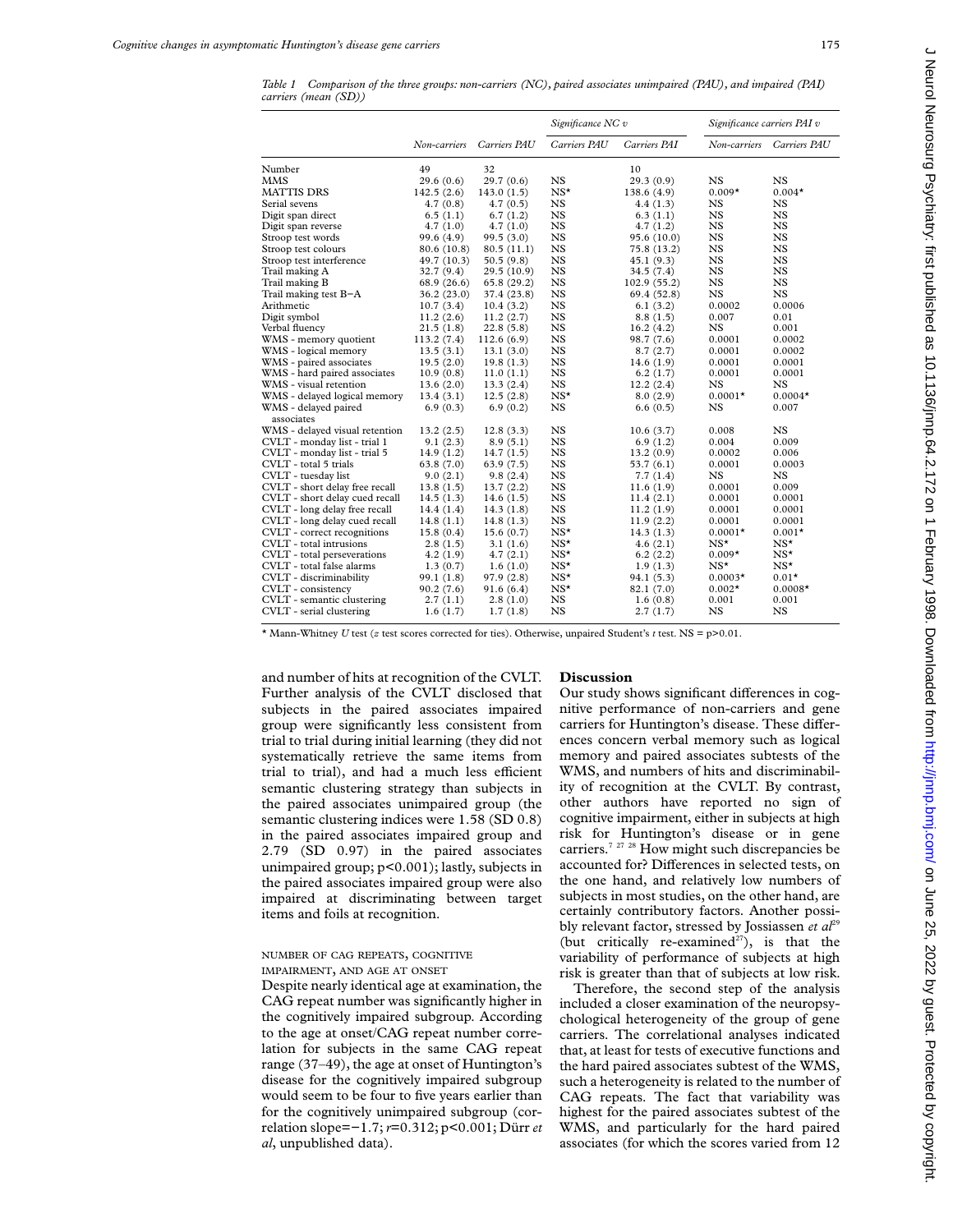(maximum score) to 2), is not surprising. Hard pairs are typically much more sensitive to brain damage than easy pairs, because they assess retention of new, unfamiliar associations (which requires the initiation of active research strategies in memory), as opposed to rather automatic recall of well learned verbal associations for the easy pairs.<sup>30</sup> Moreover, in the study of Diamond *et al*, <sup>5</sup> the paired associates subtest of the WMS was also the most sensitive in differentiating subjects with high and low risk for Huntington's disease. Studying parkinsonian patients with a new hard paired associates learning task, El Awar *et al*<sup>31</sup> were also able to differentiate two subgroups, exhibiting low or high error scores.

In our view, the group of gene carriers actually comprises two subgroups, one of them already exhibiting cognitive impairment despite the absence of any motor or psychiatric disturbance—defined by a particular neuropsychological profile, characteristic of an early stage of the disease. Moreover, such a profile resembles that of patients with symptomatic Huntington's disease. The subgroup of cognitively unimpaired carriers was not different from subjects in the group of non-carriers in any way, and therefore must be considered as still normal. The subgroup of cognitively impaired carriers significantly differed from both the cognitively unimpaired subgroup and the non-carrier group on a large array of measures, including: most subtests of the WMS (with the notable exception of visual retention); most measures of the CVLT; some tests of executive functions (arithmetic and digit symbol subtests of the WAIS-R, verbal fluency); and global efficiency score (Mattis DRS). As stated earlier, the subgroups of gene carriers did not differ from each other in terms of depression or anxiety. Moreover, no subject in these subgroups exhibited any abnormal movement.

Rothlind *et al*<sup>28</sup> also singled out and described a subject who, despite a normal neurological examination, produced a grossly abnormal performance on the Hopkins verbal learning test, whereas the other subjects at high risk were in the normal range. Two years later, she displayed eye movement abnormalities, motor impersistence, and mild choreiform movements, and the next year received a clinical diagnosis of Huntington's disease. According to Rothlind *et al*, this patient "appears to have been in the phase of disease that may be accompanied by subtle signs of cognitive abnormalities, but clearly is below threshold for diagnosis". This might well be also the case for the 10 gene carriers with cognitive impairment described here, as their neuropsychological profile presents several similarities with that of diagnosed patients with Huntington's disease<sup>13</sup>: (1) these patients were impaired on the arithmetic and digit symbol subtests of the WAIS, which are generally performed poorly by patients with Huntington's disease<sup>11 12 32 33</sup>; (2) the decrease of verbal fluency is also characteristic of patients with Huntington's disease<sup>12 34</sup>; (3) more generally, a dysexecutive syndrome has been found in demented patients

with Huntington's disease<sup>35</sup> as well as in patients with early Huntington's disease<sup>36</sup>; (4) memory disturbance, found in this subgroup of subjects, is a prominent and early appearing cognitive feature of Huntington's disease.<sup>13</sup>

Data concerning the CVLT highlights strong quantitative as well as qualitative similarities between the subgroup of cognitively impaired subjects described here and diagnosed patients with Huntington's disease.<sup>37</sup> Such similarities indicate that the CVLT is particularly suited for studying gene carriers or patients with Huntington's disease. In both studies, patients with Huntington's disease or cognitively impaired subjects exhibited deficits at learning the first list (first trial, last trial, and total) and on all free or cued recall trials, but were not more sensitive than normal controls (or, in this study, non-carriers and cognitively unimpaired subjects) to proactive interference (the free recall score for the second list was similar to that of the free recall score on the first trial of the first list). Interestingly, subjects in the cognitively impaired subgroup and patients with Huntington's disease also shared several qualitative features of memory performance: (1) during initial learning, they both displayed ( *a* ) less consistency of recall from trial to trial; ( *b* ) deficient use of a semantic clustering strategy, and  $(c)$  an accentuated recency effect;  $(2)$  subjects in the cognitively impaired group also tended to show more perseverations than subjects in cognitively unimpaired and non-carrier groups, whereas patients with Huntington's disease did have higher perseveration rates than controls in the study of Massman *et al*<sup>2</sup>; (3) at recognition, both groups (cognitively impaired subjects and patients with Huntington's disease) were slightly, but significantly, impaired at discriminating between targets and distractors (see table, discriminability index). Whereas this last aspect of performance may be indicative of mildly deficient encoding, impaired semantic clustering and inconsistent recall of words from trial to trial are illustrative of pronounced difficulties in initiating systematic retrieval strategies, reflecting an executive deficit.<sup>35</sup> 36 38

These data indicate that it is possible to identify a cognitively impaired subgroup within "asymptomatic" gene carriers. Although these subjects are free of any neurological or psychiatric symptoms, they may well differ from the normal carriers in neuropathology; it may be that the longer repeat length leads to a less circumscribed neuropathology, or that the degenerative process is more advanced. Whether this subgroup will develop the disease earlier than cognitively unimpaired subjects remains to be determined in a follow up study. However, it can be anticipated that the presence of a significantly higher number of CAG repeats in the cognitively impaired gene carriers will be associated with an earlier mean age at onset in this subgroup (calculated to be at least four years), which would be strongly consistent with our overall results.

Our study establishes that cognitive changes without motor or psychiatric disturbances represent the first sign of Huntington's disease in a